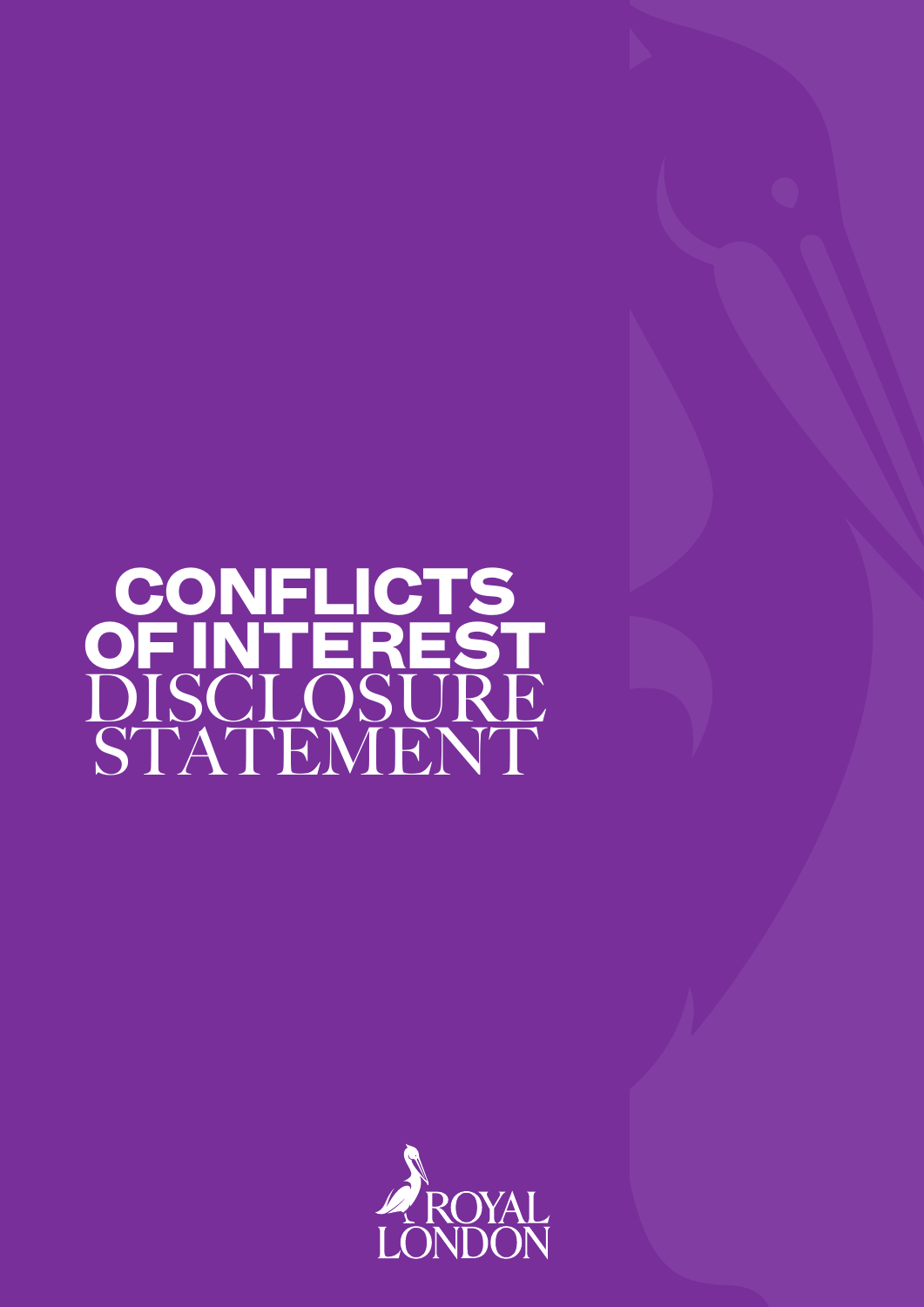# INTRODUCTION

As a firm regulated by the Financial Conduct Authority (FCA), Royal London Asset Management (RLAM) is required to take appropriate steps to identify and prevent or manage conflicts of interest. RLAM is fully committed to professionalism and integrity in doing business and to treating all customers fairly and in a consistent manner. It seeks to safeguard its clients' interests in the course of providing any service in relation to any activities it carries out on behalf of its clients. This is aligned to the business values in earning the trust of clients. RLAM seeks to avoid acting or behaving in a manner that has the potential for an adverse effect on a client. This includes its approach to dealing with conflicts of interest.

#### Scope and Overview

Conflicts of interest can affect all RLAM staff in the course of their duties and may arise in the course of providing any service. RLAM also acts as agent to its clients and owes a fiduciary duty to them.

RLAM is a member wholly owned subsidiary of the Royal London Mutual Insurance Society, (the Royal London Group). This may give rise to a conflict of interest arising as a result of the structure and business activities of other members of the group. In addition, RLAM is the outsourced investment manager for a number of Royal London Group entities.

In accordance with FCA requirements, RLAM maintains and operates effective organisational and administrative arrangements, with a view to taking all appropriate steps to identify and to prevent or manage conflicts of interest that could arise :

- Between RLAM (including RLAM staff, or any entity/person directly or indirectly linked to them by control) and its clients; or
- Between RLAM clients (i.e. one RLAM client and another client).

RLAM will always act in the best interest of its clients, so that transactions are effected on terms which are not less favourable to the client than if the conflict of interest had not existed.

If we are unable to prevent conflicts of interest, we will take specific steps to mitigate and manage risks, and to provide appropriate disclosure to clients. RLAM will assess, on a regular basis, situations in its products and services that may give rise to actual or potential conflicts of interest, and assess whether our policies are effective and adequate for resolving any such issues, were they to arise.

## Types Of Conflicts

Conflicts of interest take various forms. They may be 'actual', where there is a direct conflict between current duties and/or interests. They may be 'potential', where a future conflict of interest is likely to materialise. Finally, they may be 'suspected' or 'perceived', where the appearance of a conflict of interest has been created. Conflicts of interest fall into one of three types: business-related, personal, or between clients.

The circumstances that should be treated as giving rise to a conflict of interest include instances where:

- there is a conflict between the interests of RLAM (or entity or an individual connected to RLAM or the Royal London Group), and the duty RLAM owes to a client; or
- there is a conflict between the interests of two or more RLAM clients, to whom RLAM owes in each case a fiduciary duty.

Examples of activities which can give rise to conflicts include, but are not limited to:

- the order and execution of trades;
- side-by-side management of portfolios and funds;
- access to material non-public information;
- management of client accounts and confidential client information;
- additional employment or consulting activities;
- new product launches;
- execution and research costs, e.g. inducements (see separate section below); and

## Identification, Management and Mitigation of Conflicts Of Interest

RLAM staff must consider, in identifying conflicts, all of the factual circumstances. The must also take into account whether RLAM or a relevant person or a person directly or indirectly linked by control to RLAM:

- is likely to make a financial gain or avoid a financial loss at the expense of a client;
- has an interest, distinct from the client, in the outcome of a transaction or service provided to or on behalf of a client;
- has a financial interest or incentive to favour a client or group of clients over the interest of others;
- carries on the same business as the client; or
- receives or will receive from a person (other than the client) an inducement in relation to a service provided to the client. This may take the form of monies, goods or services, other than the standard commission or fee for that service.

RLAM strives to obtain a high level of awareness among all employees. The circumstances set out above provide only examples of conflicts. Any circumstances that may be considered to give rise to an actual or potential conflict of interest must be disclosed and recorded internally.

#### **Inducements**

RLAM is not regarded as acting honestly, fairly and professionally in accordance with clients' best interests if it pays or paid a fee, commission or non-monetary benefit for providing investment or ancillary services to its clients in exchange for investment or ancillary services, unless RLAM can rely on an exemption.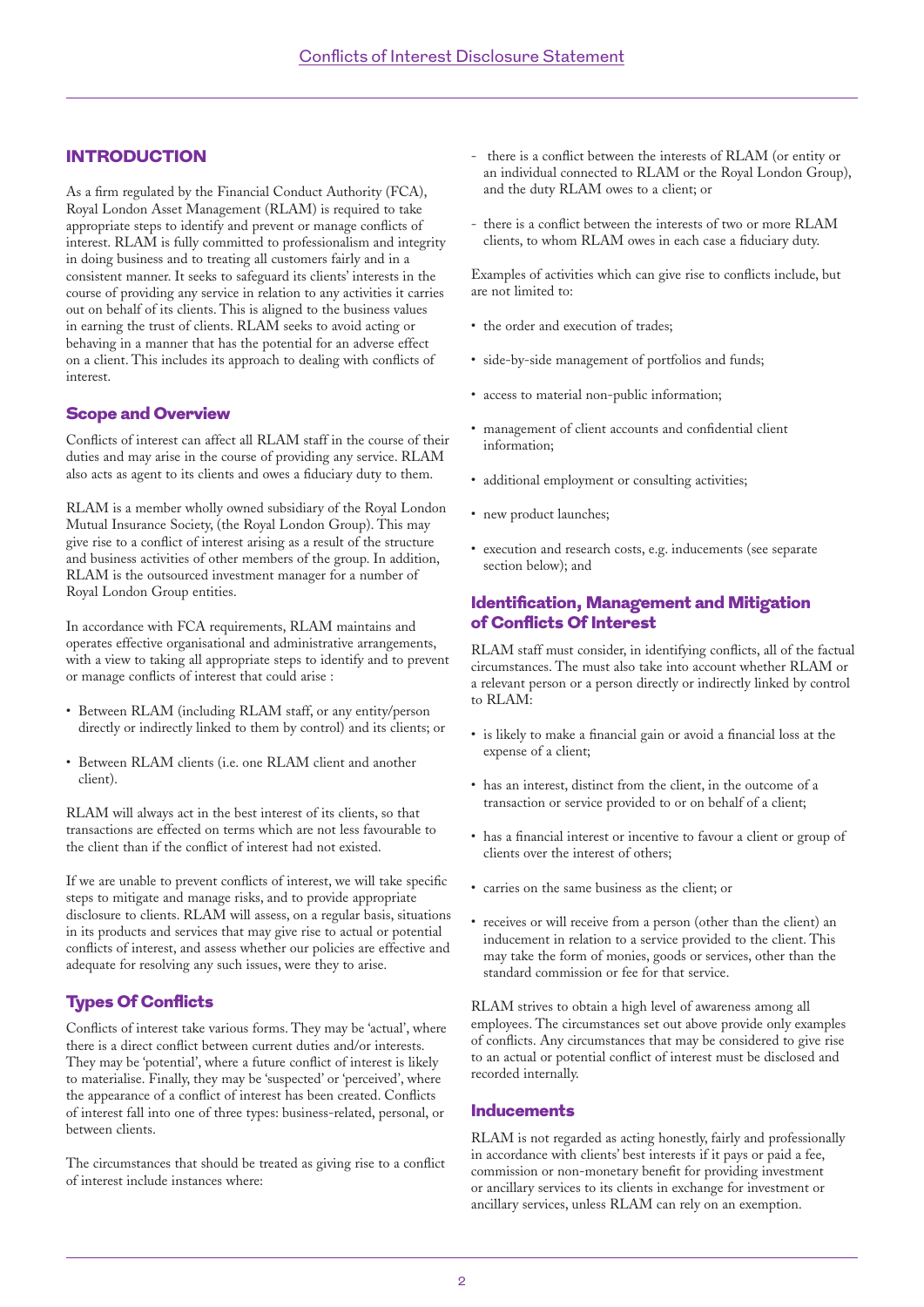Exemptions include, but are not limited to:

- paid or provided to or by the client;
- fees necessary for the provision of investment services, e.g. custody; and
- where the benefit is designed to enhance the quality of the relevant service to the client and the fee does not impair RLAM's compliance with its duty to act in the client's best interests.

With regards to the last exemption, RLAM is required to keep records evidencing that any fees, commissions or non-monetary benefits paid or received by RLAM are designed to enhance the quality of the relevant service to the client, and the steps taken in order not to impair RLAM's duty to act honestly, fairly and professionally, in accordance with the best interests of the client.

Research by third parties to investment firms providing portfolio management (such as RLAM) shall not be regarded as an inducement, provided that this research is paid for by direct payments by the investment firm, out of its own resources.

# Monitoring and Oversight

RLAM's Board defines, oversees and is accountable for the implementation of governance arrangements that ensure effective management for the prevention of conflicts of interest.

Members of staff are required to identify and report conflicts of interest, which are then recorded internally. The senior management at RLAM are responsible for ensuring that its systems, controls and procedures are adequate to identify, manage and monitor conflicts. They are also responsible for ensuring that staff is aware of the aspects of the Policies relevant to them.

Failure of a member RLAM staff to adhere to its policy on conflicts of interest may be viewed as a breach of that member's contract. Failure of a member of RLAM staff to declare an interest will be regarded as misconduct and may lead to disciplinary action being taken against that individual.

### **Disclosure**

Disclosure is a measure of last resort. Where a conflict of interest cannot be avoided, RLAM will disclose this to its customers. Disclosure will be used only where the effective organisational and administrative arrangements established by RLAM to prevent or manage its conflicts of interest are not sufficient to ensure, with reasonable confidence, that risks of damage to the interests of the client will be prevented.